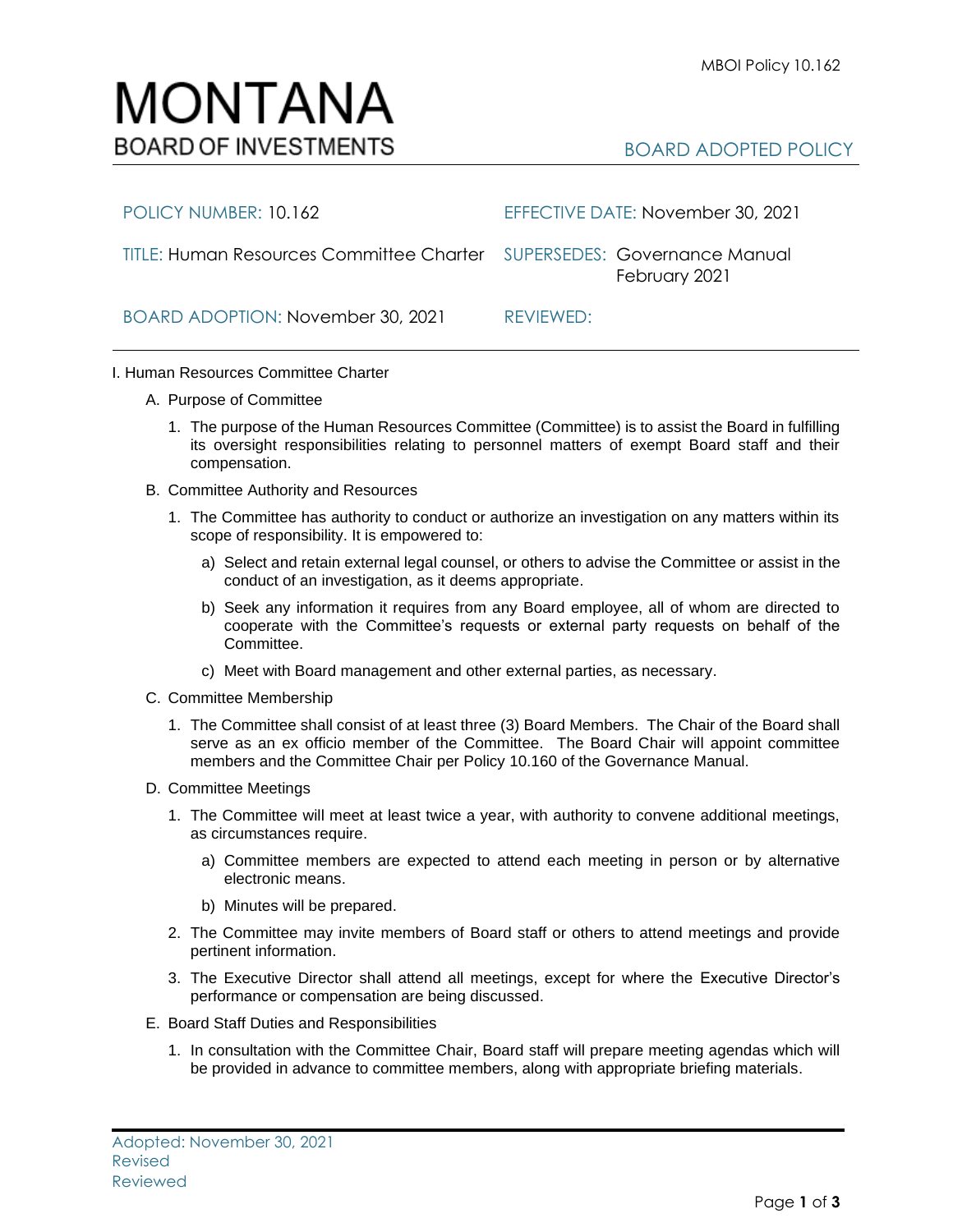- 2. Board staff will direct and recommend to the Committee the hiring of exempt staff, excluding the Executive Director and Chief Investment Officer (CIO) positions.
- 3. The Executive Director, CIO, or portfolio director will prepare performance evaluations for any exempt staff reporting to them. The Executive Director and CIO will review any evaluation prepared by portfolio directors.
- 4. The Executive Director will prepare an improvement plan for exempt staff reporting to Executive Director or CIO.
- F. Committee Duties and Responsibilities
	- 1. Exempt staff hiring, disciplinary, or termination action
		- a) Executive Director and CIO:
			- (1) Direct and recommend to the Board the selection and hiring of these positions.
			- (2) Direct and approve of other exempt staff disciplinary or termination action to be undertaken.
	- 2. Review exempt staff human resource policies
		- a) Review and approve policies relating to the evaluation or compensation of exempt staff, subject to budget constraints.
		- b) Oversee the development and implementation of compensation programs.
		- c) Review and advise the Board concerning the adequacy and competitiveness of the Board's compensation programs.
			- (1) This activity may include the commissioning of peer salary surveys, the reviewing of such surveys, and establishing of pay ranges based on the surveys.
	- 3. Evaluation and compensation of exempt staff
		- a) Evaluate and advise the Board concerning the performance of the Executive Director and CIO against established goals and objectives of the Committee.
		- b) Review job descriptions and performance for the other exempt staff as prepared by the Executive Director or CIO against established goals and objectives.
		- c) The Committee will recommend to the Board the compensation level for all exempt staff, within budget constraints, for the upcoming year.
			- (1) The Committee may consider, among other factors:
				- (a) the Board's investment performance and return relative to investment performance at comparable investment boards.
				- (b) The awards given to the exempt staff in past years.
				- (c) The provisions of the Board's compensation plan for exempt staff.
		- d) Recommend, as appropriate, a course of action to remedy deficiencies observed or improve performance.
	- 4. Other Responsibilities
		- a) Oversee the Executive Director in the development and maintenance of a succession plan for exempt staff and other key employees.